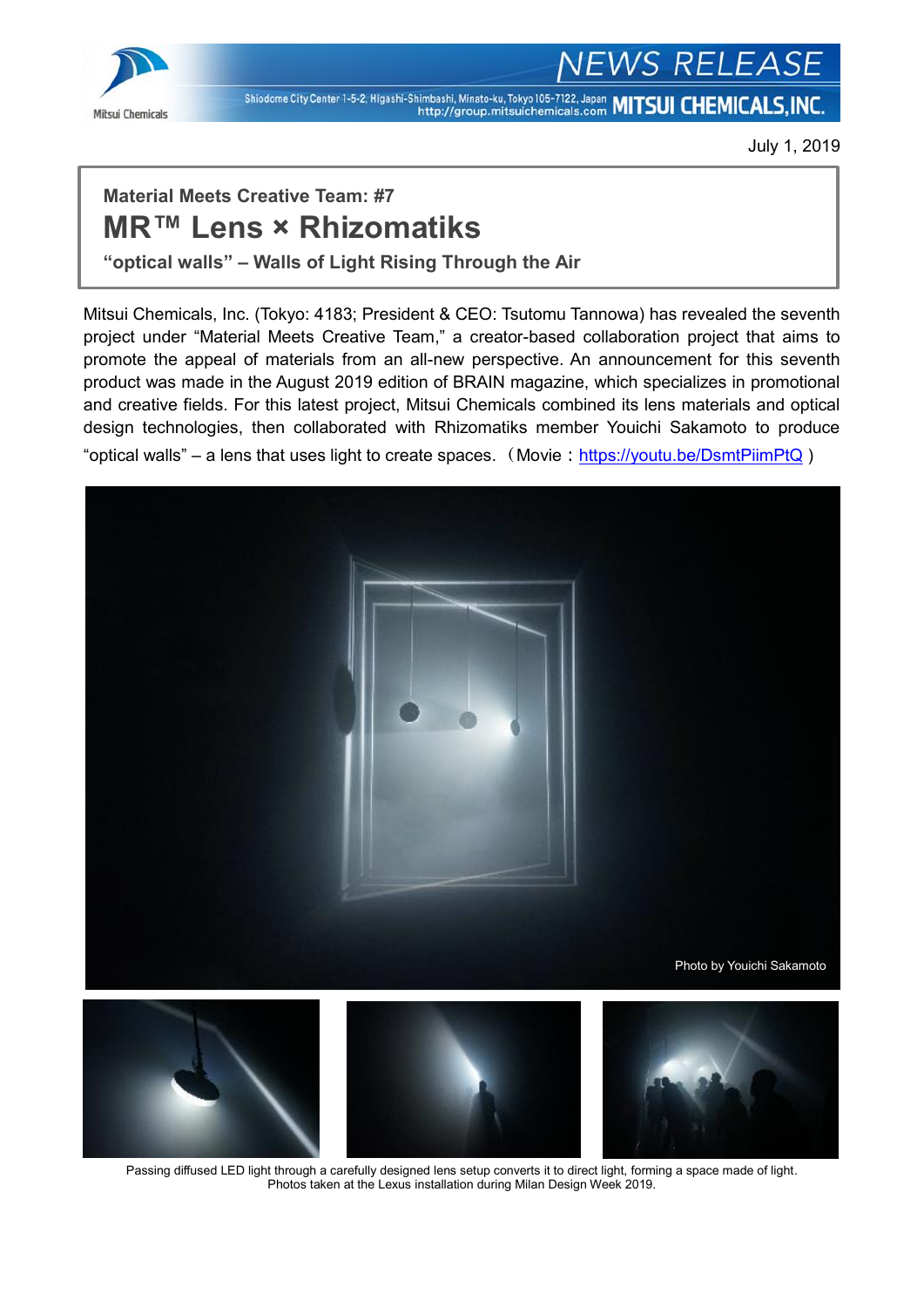

(Left: Lenses of various shapes considered for the project. Right: Part with lens equipped. Photos by Shinsuke Sugino)

Mitsui Chemicals has a wide range of optical materials, including lens materials for glasses and smartphone cameras. In particular, the company's MR<sup>™</sup> Series – the de facto standard material for highly refractive lenses in glasses – is available in a variety of lineups.

For this most recent project, these materials were combined with optical design technologies possessed by Mitsui Chemicals subsidiary ARRK Corporation (Tokyo: 7873; President & CEO: Atsushi Komoriya) to design and produce the "optical walls" lens, which changes the shape of light. When diffused LED light passes through the lens, it is converted to direct light, allowing a space to be marked by light in an empty area.

Rather than employ existing spatial presentation technologies based on lasers or projectors, the "optical walls" concept represents the trial of a new, highly safe and lightweight approach to spatial presentation. Utilizing this new lens design means that lightweight optical parts are all that is needed, making it possible to carry out spatial presentation using drones or other such setups.

- \* More information on the ideas and concepts behind "optical walls" will be published on this specially created webpage at a later date:<https://www.sendenkaigi.com/mccr/en/>
- \* This "optical walls" design was used for Lexus's LEADING WITH LIGHT installation at the Milan Design Week 2019 this April.